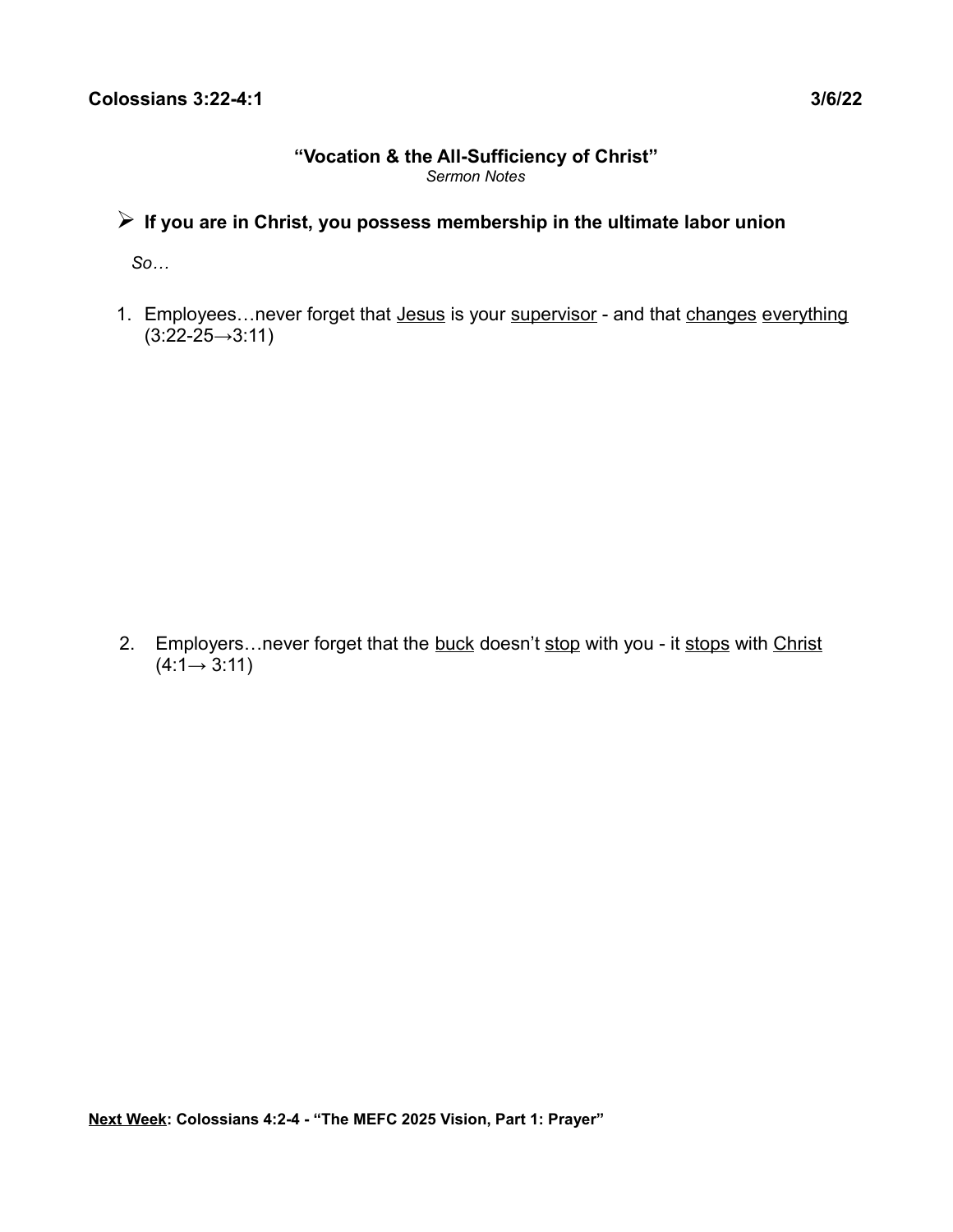### **MEFC Community Group Study Guide**

For the Week of March 6th - 12th

### **Getting Started**

1. What's the first, best, worst, weirdest, longest, shortest, or most rewarding job you've ever had? Feel free to pick any of the choices above in your answer. Make sure everyone in the group has an opportunity to share.

## **Digging Deeper**

2. If you are in the working season of your life (age eighteen to retirement), do you believe you have found your 'calling' with your present employment? If yes, why do you suspect so? If not, why not? If not, is your present employment preparing you in any way for what you sense to be your calling? Explain.

If you are currently unemployed, do you have a clear sense of your calling? If so, what do you believe that to be and why?

If you are retired, as you look back over your working years, do you believe that you labored with a sense of vocation, or calling, from the Lord? Why do you think so?

If you are currently a student, what sort of vocation do you believe the Lord is preparing for you? Do you believe that your current time of education is equipping you adequately for the work to which the Lord is calling you? Why or why not?

#### **Open your Bible to the book of Proverbs…**

3. There are over two dozen verses in the book of Proverbs that touch on the topic of sloth or laziness. Consider some of the following: 6:6-11; 12:27a; 13:14a; 18:9; 19:24; 20:4; 21:25; 22:13. Why is idleness such a temptation for us? When is it a temptation for you in particular? In what ways can this sin become a significant problem as it relates to our work life?

 What sorts of gifts, resources, motivations, and promises does the Lord give us in our lives and in the Scriptures so that we can combat this sin? There are many. Can you name a few?

4. Proverb 15:27a says: "Whoever is greedy for unjust gain troubles his own household…", yet the 'American dream' oftentimes can run on exactly the reverse assumption. In what ways is Proverbs 15:27a true and how does it serve to pull the curtain on the nebulous and insatiable 'quest for more'? Consider, also, Jesus's words in Matthew 19:23-24.

 1 Timothy 6:6-10 speaks clearly to this issue of contentment. Take time to look up this reference and read it together in your group. Are you someone who is content with